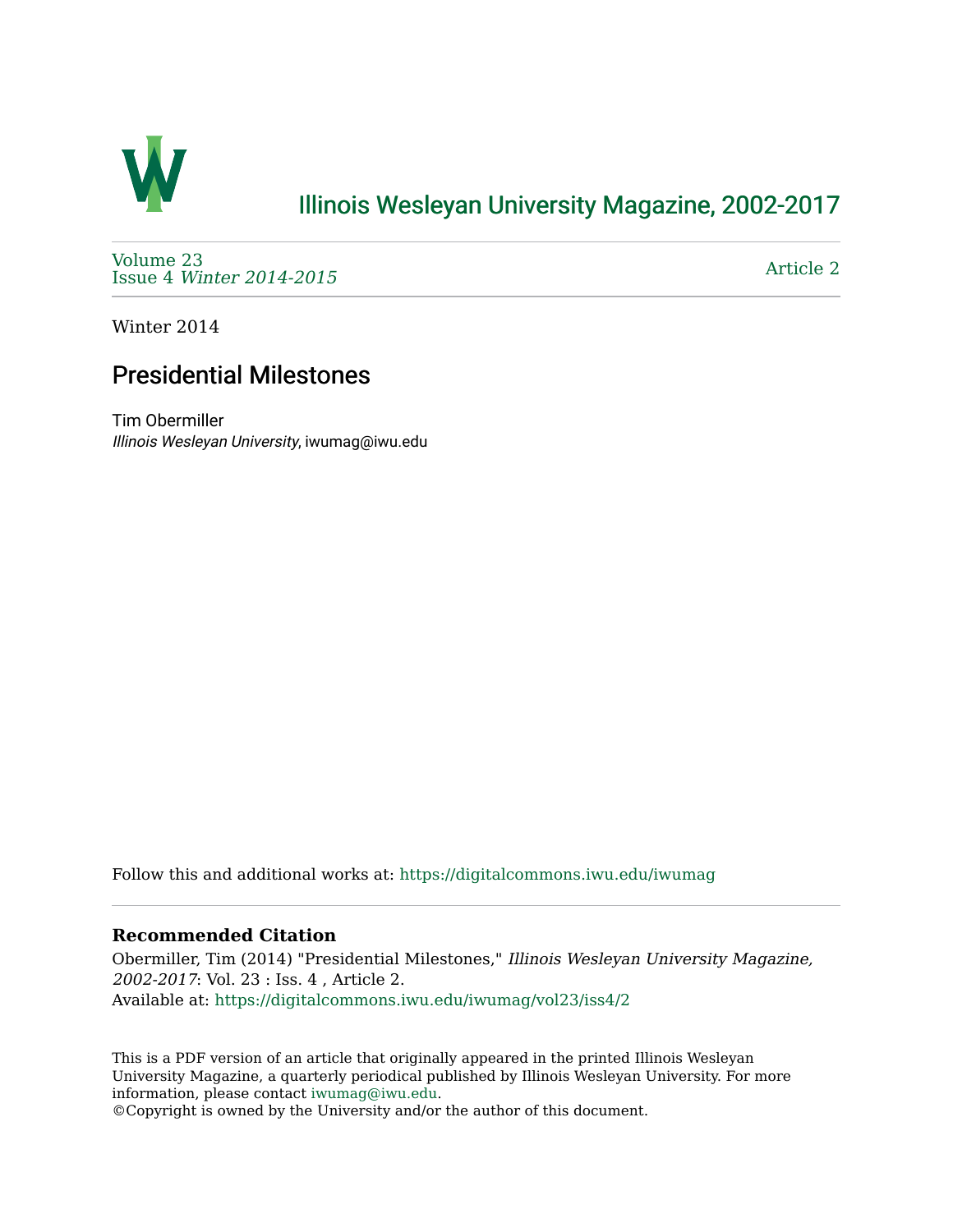## President Wilson announces plans to retire

Richard F. Wilson announced that he plans to retire July 31, 2015, or as soon thereafter as a new president assumes office.

Describing his tenure as "enormously rewarding," Wilson said: "What I have found especially meaningful has been the dedication of the faculty and staff, the talent and engagement of students, the loyalty of alumni, and the special relationship that the University enjoys with the Bloomington-Normal community." He added that, with several major projects and strategic initiatives recently completed, it seemed like an ideal time for a



leadership transition. Wilson hasserved as Illinois Wesleyan's 18th president. A favorite part of his job was meeting alumni across the country.

"President Wilson's leadership and service to Illinois Wesleyan over more than a decade have truly been outstanding," said Board of Trustees Chair George Vinyard '71. "Our alumni, students, faculty, staff and trustees deeply appreciate the many ways in which he has made this a better and stronger institution. We are profoundly grateful for the president's foresight and dedication and will be for many decades to come."

In his tenure, Wilson led two strategic planning efforts, guided the University through a very turbulent decade economically and led the successful completion of the *Transforming Lives* campaign, which raised \$141 million, surpassing its \$125 million goal.

These efforts have resulted in substantial progress on several fronts. They include: 1) increased attention to assessment of student learning; 2) expansion of efforts related to student leadership, volunteerism and community engagement; 3) growth in domestic and international student diversity; 4) focused attention to issues related to social justice and global citizenship and 5) increased commitment to sustainability, including construction of the first LEED-certified building on Wesleyan's campus.

Important capital projects completed during his tenure include the State Farm Hall classroom building and Kemp Commencement Plaza, Minor Myers, jr. Welcome Center, Joslin Atrium, Joyce Eichhorn Ames School of Art Rotunda, the Gates at Wesleyan student apartments and installation of artificial turf at Tucci Stadium. The creation of a new quadrangle to the north of State Farm Hall and a fitness center addition to the Shirk Center are now underway.